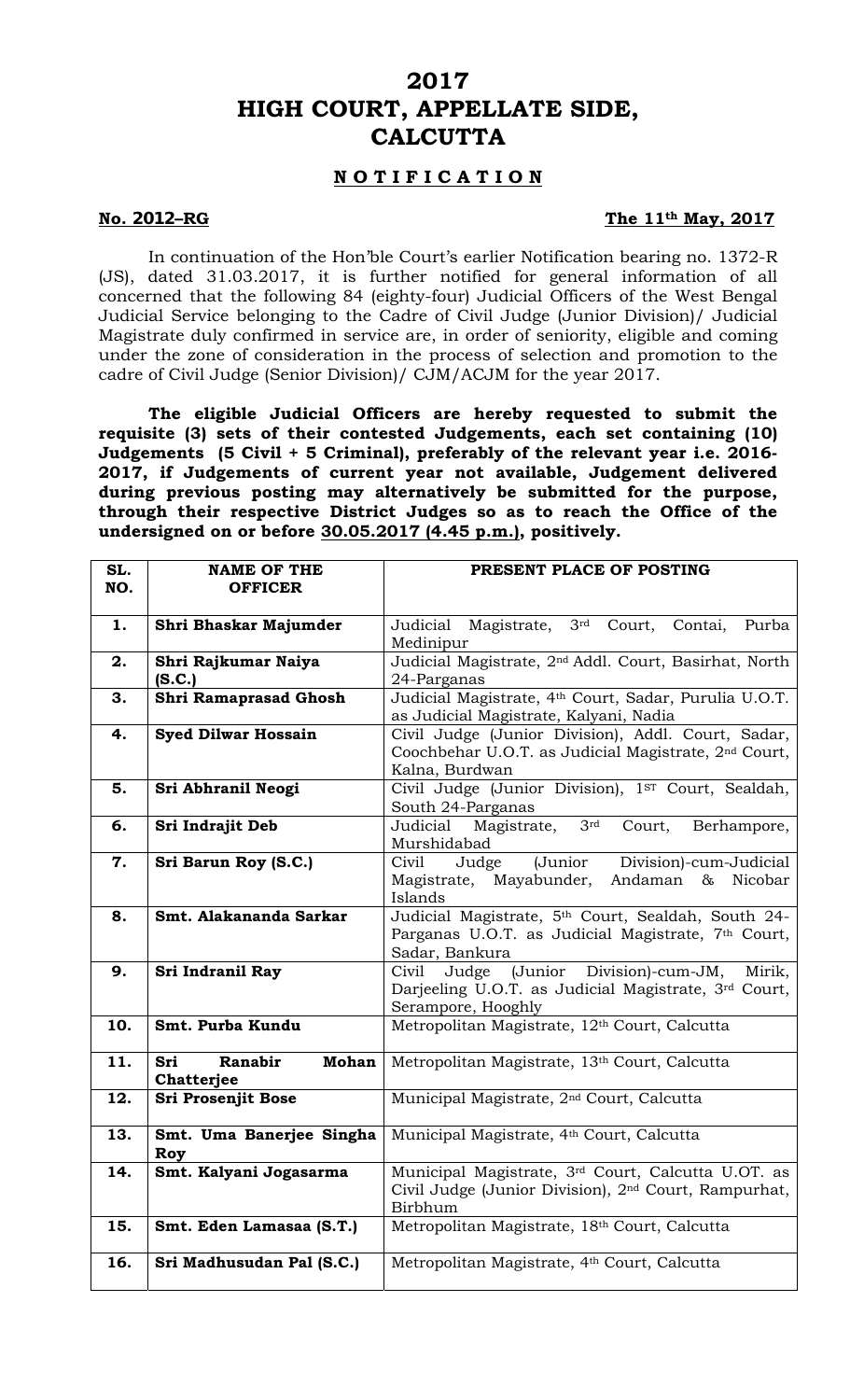| 17. | Sri Goutam Naskar (S.C.)                     | Metropolitan Magistrate, 17th Court, Calcutta U.O.T.<br>as Municipal Magistrate, 3rd Court, Calcutta                                                                                 |
|-----|----------------------------------------------|--------------------------------------------------------------------------------------------------------------------------------------------------------------------------------------|
| 18. | Smt. Jyotsna Roy (S.C.)                      | Metropolitan Magistrate, 3rd Court, Calcutta                                                                                                                                         |
| 19. | Sri<br>Ajay Raj<br>Syangden<br>(S.T.)        | Metropolitan Magistrate, 6th Court, Calcutta                                                                                                                                         |
| 20. | Lepcha<br><b>Euepundee</b><br>Smt.<br>(S.T.) | Metropolitan Magistrate, 8th Court, Calcutta                                                                                                                                         |
| 21. | <b>Sri Somak Das</b>                         | Judicial Magistrate, 4th Court, Sadar, Burdwan                                                                                                                                       |
| 22. | Smt. Nita Sarkar                             | Metropolitan Magistrate, 5th Court, Calcutta                                                                                                                                         |
| 23. | Smt. Debasree Lahiri                         | Judicial Magistrate, 2 <sup>nd</sup> Court, Katwa, Burdwan                                                                                                                           |
| 24. | Sri Jyotirmoy Bhattachrjee                   | Metropolitan Magistrate, 22 <sup>nd</sup> Court, Calcutta                                                                                                                            |
| 25. | Madhumita<br>Smt.<br>Chowdhury               | Judicial Magistrate, 6th Court, Sealdah, South 24-<br>Parganas                                                                                                                       |
| 26. | Sri Debasish Santra                          | Judicial Magistrate, 3rd Court, Krishnagar, Nadia                                                                                                                                    |
| 27. | Sri Ayan Majumdar                            | Registrar & Metropolitan Magistrate, 7th Court,<br>Calcutta                                                                                                                          |
| 28. | Sri Animesh Ghosh                            | Judicial Magistrate, 3rd Court, Tamluk, Purba<br>Medinipur U.O.T. as Civil Judge (Junior Division),<br>Sadar, Coochber                                                               |
| 29. | Sri Binod Mahato (S.C.)                      | Judicial Magistrate, 5th Court, Sadar, Burdwan                                                                                                                                       |
| 30. | Smt. Jhilom Gupta                            | Judicial Magistrate, 2 <sup>nd</sup> Court, Uluberia, Howrah                                                                                                                         |
| 31. | Smt. Urmi Sinha                              | Civil Judge (Junior Division), 2 <sup>nd</sup> Court, Sadar,<br>Purulia                                                                                                              |
| 32. | Sri Kuntal Bhattacharyya                     | Metropolitan Magistrate, 9th Court, Calcutta                                                                                                                                         |
| 33. | Md. Rafique Alam                             | Metropolitan Magistrate, 11 <sup>th</sup> Court, Calcutta                                                                                                                            |
| 34. | Sri Subhra Kanti Dhar                        | Judicial Magistrate, 8th Court, Alipore, South 24-<br>Parganas                                                                                                                       |
| 35. | <b>Smt. Srinita Das</b>                      | Civil Judge (Junior Division), Khatra, Bankura                                                                                                                                       |
| 36. | Sri Debasish Panja                           | Metropolitan Magistrate, 15th Court, Calcutta                                                                                                                                        |
| 37. | Smt. Sathi Mukherjee                         | Metropolitan Magistrate, 14th Court, Calcutta                                                                                                                                        |
| 38. | Md. Ruknuddin                                | Civil Judge (Junior Division), 2 <sup>nd</sup> Court, Basirhat,<br>North 24-Parganas                                                                                                 |
| 39. | <b>Sri Kuntal Chatterjee</b>                 | Civil Judge (Junior Division), 1st Court, Barasat,<br>North<br>24-Parganas U.O.T.<br>Metropolitan<br>as<br>Magistrate, 17th Court, Calcutta                                          |
| 40. | Sri Satyajit Maiti                           | Judicial Magistrate, 2 <sup>nd</sup> Court, Chandernagore,<br>Hooghly U.O.T. as Judicial Magistrate-cum-Civil<br>Judge (Junior Division), Campbell Bay, Andaman &<br>Nicobar Islands |
| 41. | Smt. Moumita Roy                             | Civil Judge (Junior Division), 1st Court, Jangipur,<br>Murshidabad                                                                                                                   |
| 42. | Sri Pradip Bandyopadhyay                     | CJ(JD), 1 <sup>st</sup> Ct., Rampurhat, Birbhum U.O.T. as Civil<br>Judge (Junior Division), Tehatta, Nadia                                                                           |
| 43. | Smt. Arkabrati Neogi                         | Civil Judge (Junior Division), 1 <sup>st</sup> Court, Berhampore,<br>Murshidabad U.O.T. as Metropolitan Magistrate, 19th                                                             |
| 44. | <b>Smt. Mala Chakraborty</b>                 | Court, Calcutta<br>Metropolitan Magistrate, 20th Court, Calcutta                                                                                                                     |
| 45. | Smt. Aliva Roy                               | Judicial Magistrate, 1 <sup>st</sup> Court, Suri, Birbhum                                                                                                                            |
| 46. | Smt. Leena Sharma                            | Judicial Magistrate, 4 <sup>th</sup> Court, Krishnagar, Nadia                                                                                                                        |
| 47. | Sri Sanjeet Ambastha                         | Civil Judge (Junior Division), 1st Court, Bolpur,<br>Birbhum                                                                                                                         |
| 48. | Sri Sumitava Ghosh                           | Metropolitan Magistrate, 21 <sup>st</sup> Court, Calcutta                                                                                                                            |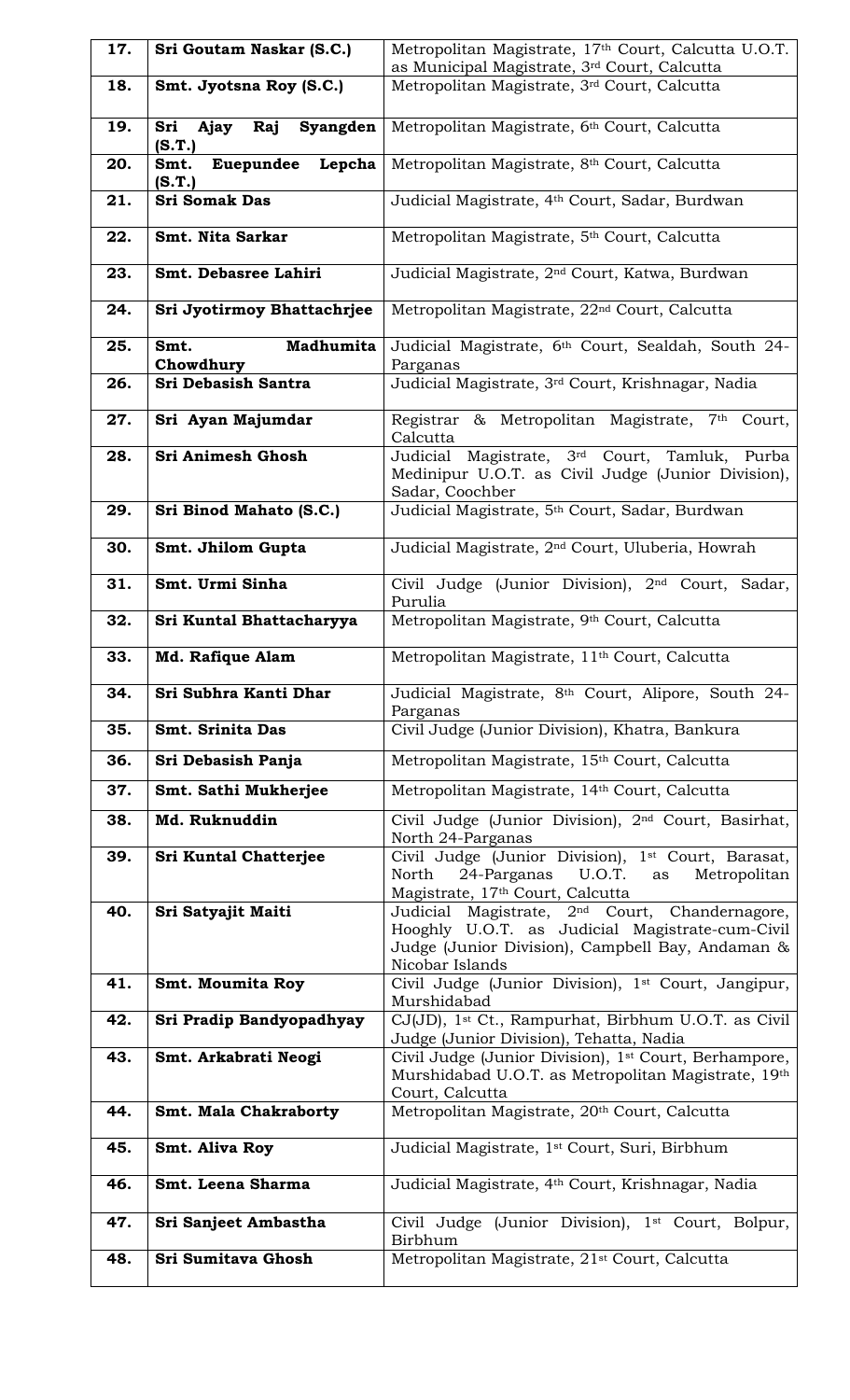| 49. | Sri Protyai Chowdhury                        | Judicial Magistrate, 6 <sup>th</sup> Court, Sadar, Howrah                                                                                      |
|-----|----------------------------------------------|------------------------------------------------------------------------------------------------------------------------------------------------|
| 50. | Smt. Chanda Hasmat                           | Metropolitan Magistrate, 10th Court, Calcutta                                                                                                  |
| 51. | Sri Rishi Kusahary                           | Metropolitan Magistrate, 16th Court, Calcutta                                                                                                  |
| 52. | <b>Sri Subhadeep Biswas</b>                  | Civil Judge (Junior Division), Bongaon, North 24-<br>Parganas                                                                                  |
| 53. | Sri Sunil Kumar Sharma                       | Judicial Magistrate, 2 <sup>nd</sup> Court, Sadar, Howrah                                                                                      |
| 54. | Smt. Sangita Chatterjee                      | Judicial Magistrate, 3rd Court, Sadar, Bankura                                                                                                 |
| 55. | Smt. Parna Bhattacharya                      | Judicial Magistrate, 10th Court, Alipore, South 24-<br>Parganas U.O.T. as Judicial Magistrate, 2 <sup>nd</sup> Court,<br>Jangipur, Murshidabad |
| 56. | <b>Sri Smarajit Roy</b>                      | Judicial Magistrate, 2 <sup>nd</sup> Court, Sealdah, South 24-<br>Parganas                                                                     |
| 57. | Sri Samaresh Bera                            | Civil Judge (Junior Division), Sadar, Jalpaiguri                                                                                               |
| 58. | Smt. Juin Dutta                              | Principal Magistrate, JJB, Howrah                                                                                                              |
| 59. | Sri Pabitra Sen                              | Judicial Magistrate, 4th Court, Alipore, South 24-<br>Parganas                                                                                 |
| 60. | Sri Argha Banerjee                           | Judicial Magistrate, 7th Court, Howrah                                                                                                         |
| 61. | Sri Rupendra Nath Bose                       | Civil Judge (Junior Division), 1 <sup>st</sup> Court, Baruipur,<br>South 24-Parganas                                                           |
| 62. | Sri Gairik Roy (S.C.)                        | Judicial Magistrate, 5th Court, Sadar, Howrah                                                                                                  |
| 63. | Sri Maniklal Jana                            | Judicial Magistrate, 6 <sup>th</sup> Court, Krishnagar, Nadia                                                                                  |
| 64. | Sri Girijananda Jana                         | Law Officer, Public Vehicles Department, Calcutta                                                                                              |
| 65. | Sri Sanjay Naskar (S.C.)                     | Judicial Magistrate, 2 <sup>nd</sup> Court, Barasat, North 24-<br>Parganas                                                                     |
| 66. | Smt. Subhra Bhowmick                         | Judicial Magistrate, 2 <sup>nd</sup> Court, Siliguri, Darjeeling                                                                               |
| 67. | <b>Sri Sukumar Mondal</b>                    | Civil<br>Division)-cum-Judicial<br>Judge<br>(Junior<br>Magistrate, Port Blair, Andaman & Nicobar Islands                                       |
| 68. | Sri Subrata Ghosh                            | Judicial<br>Magistrate, Bidhannagar,<br>North<br>$24-$<br>Parganas                                                                             |
| 69. | Smt. Leena Lama (S.T.)                       | Judicial Magistrate, 6th Court, Sealdah, South 24-<br>Parganas U.O.T. as Civil Judge (Junior Division),<br>Alipurduar, Jalpaiguri              |
| 70. | Smt. Keya Mandal (Raha)<br>(S.C.)            | Civil Judge (Junior Division), 2 <sup>nd</sup> Court, Diamond<br>Harbour, South 24-Parganas                                                    |
| 71. | Krishnendu<br><b>Sarkar</b><br>Sri<br>(S.C.) | Judicial Magistrate, 2 <sup>nd</sup> Court, Durgapur, Burdwan                                                                                  |
| 72. | Binay Kumar Nonia<br>Sri<br>(S.C.)           | Judicial Magistrate, 3rd Court, Alipore, South 24-<br>Parganas                                                                                 |
| 73. | Sri Goutam Kumar Nag<br>(S.C.)               | Civil Judge (Junior Division)-cum-JM, Kurseong,<br>Darjeeling U.O.T. as Judicial Magistrate, 3rd Court,<br>Tamluk, Purba Medinipur             |
| 74. | Smt. Neelam Sashi Kujur<br>(S.T.)            | Judicial Magistrate, Nabadwip, Nadia                                                                                                           |
| 75. | Smt. Arpita Hira (S.C.)                      | Civil Judge (Junior Division), 1 <sup>st</sup> Court, Kandi,<br>Murshidabad                                                                    |
| 76. | Sri Sangram Saha@ Goutam<br>Saha (S.C.)      | Civil Judge (Junior Division), Additional Court-cum-<br>Judicial Magistrate, Raiganj, Uttar Dinajpur                                           |
| 77. | Smt. Stotri Saha (S.C.)                      | Judicial Magistrate, Municipal Court, Howrah                                                                                                   |
| 78. | Smt. Glady Bomjan (S.T.)                     | Civil Judge (Junior Division), Islampur, Uttar<br>Dinajpur                                                                                     |
| 79. | Rinjee Doma Lama<br>Smt.<br>(S.T.)           | Judicial Magistrate, 1st Additional Court, Basirhat,<br>North 24-Parganas U.O.T. as Judicial Magistrate, 2nd<br>Court, Sadar, Maldah           |
| 80. | Sri Sourav Subba (S.T.)                      | Civil Judge (Junior Division), Bishnupur, Bankura                                                                                              |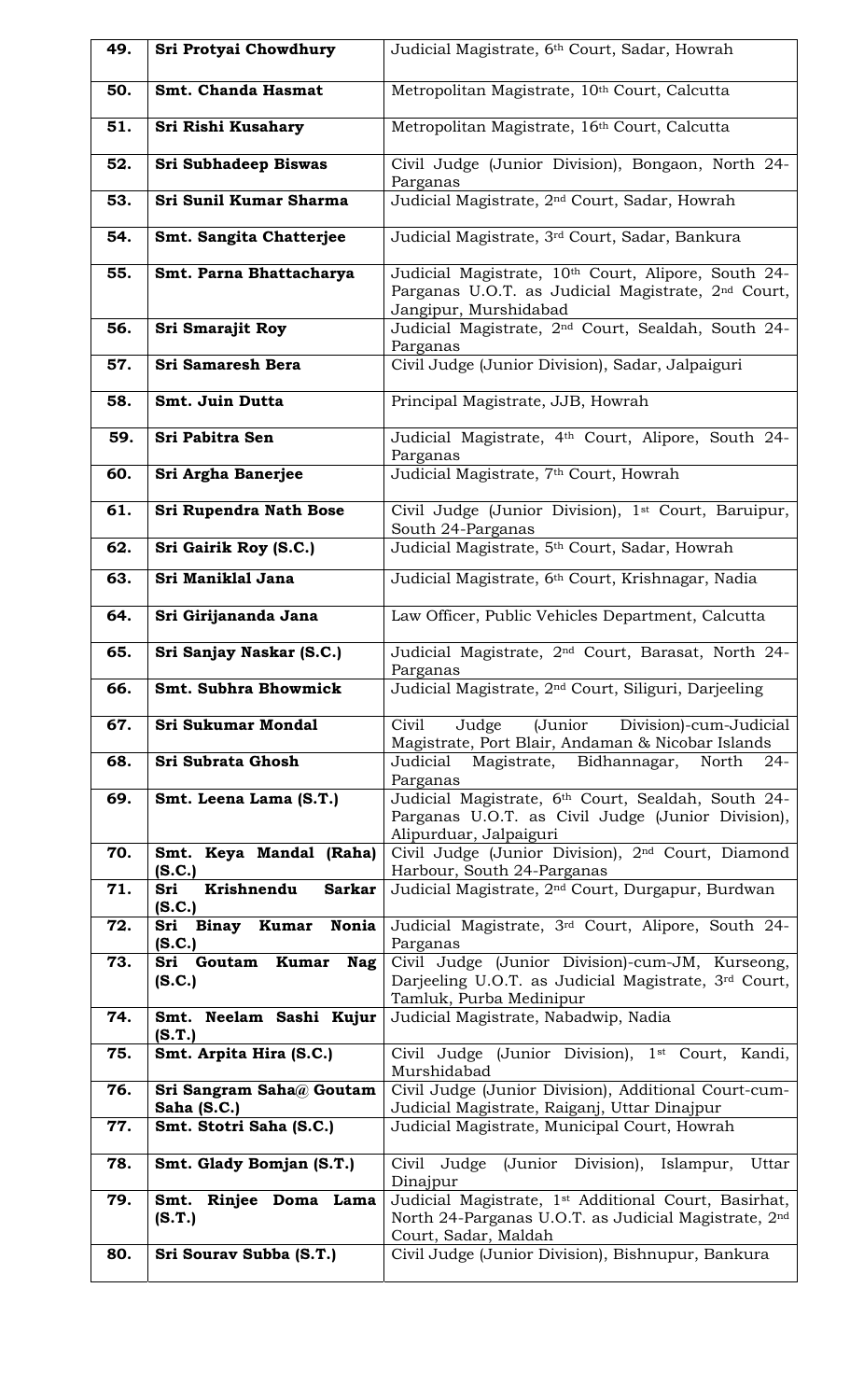| 81. | Smt. Sanghamitra Paul    | Judicial Magistrate, 2 <sup>nd</sup> Court, Sadar, Purulia                                                                                              |
|-----|--------------------------|---------------------------------------------------------------------------------------------------------------------------------------------------------|
| 82. | Sri Koustuv Mukhopadhyay | Judicial Magistrate, 4th Court, Katwa, Burdwan                                                                                                          |
| 83. | Smt. Dyuti Roy           | Leave Reserve Officer, Burdwan                                                                                                                          |
| 84. | Smt. Sangita Dutta       | Assistant Legal Advisor, re-designated as Sr. Law<br>Officer Kolkata Port Trust U.O.T. as Judicial<br>Magistrate, 2 <sup>nd</sup> Court, Sadar, Burdwan |

For further information, if any, the office of the Assistant Registrar-I, High Court, A.S., Calcutta, may be contacted on all working days, between (11.00 a.m. and 4.45 p.m.), over Phone No. 033-2254-8065/033-2254-8094/033-2243-6080.

> **Sd/- Registrar General-cum- Secretary, Selection Board**